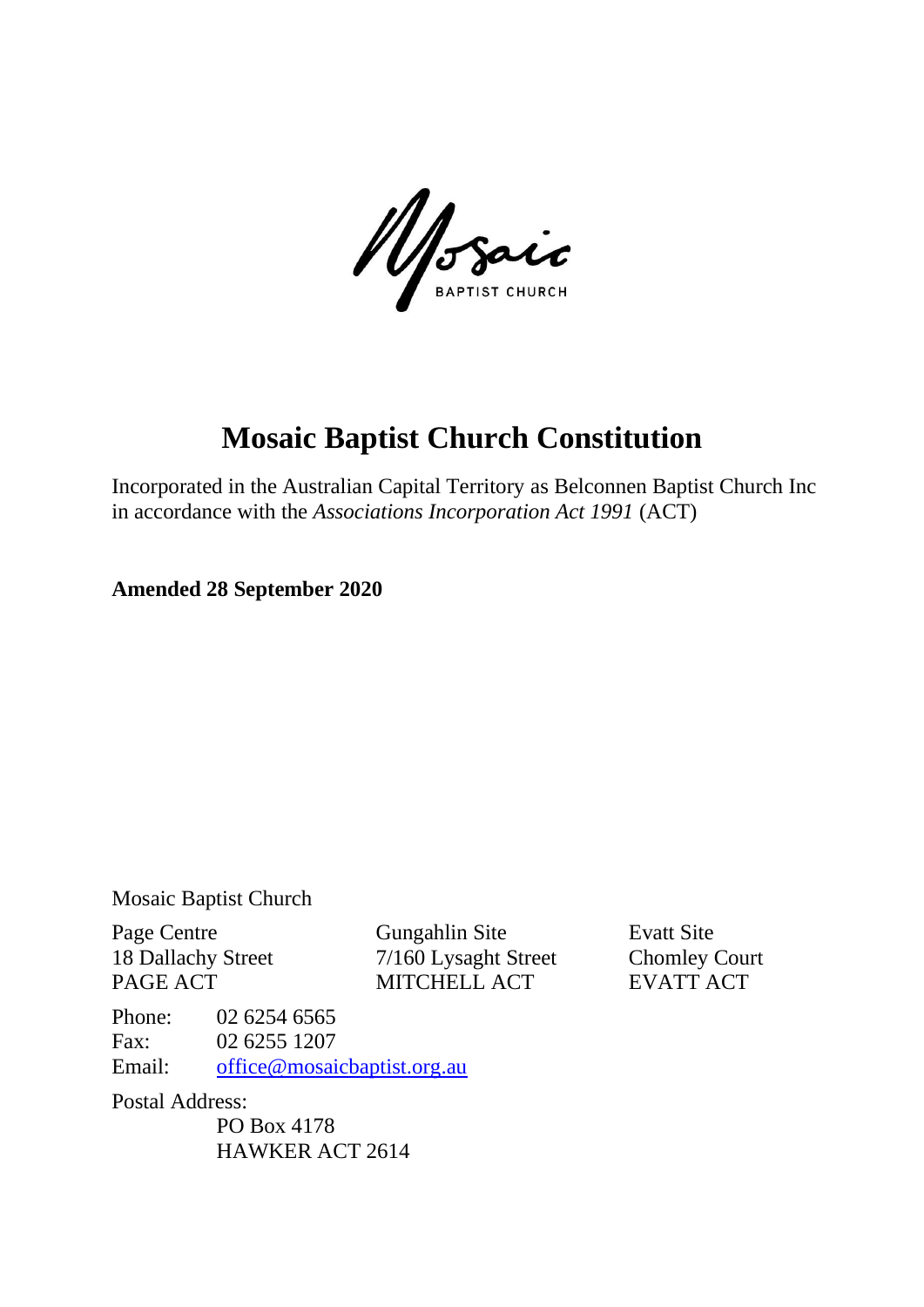# **Contents**

| 1.  |  |
|-----|--|
| 2.  |  |
| 3.  |  |
| 4.  |  |
| 5.  |  |
|     |  |
| 6.  |  |
| 7.  |  |
| 8.  |  |
| 8A. |  |
| 9.  |  |
|     |  |
| 10. |  |
| 11. |  |
| 12. |  |
|     |  |
| 13. |  |
| 14. |  |
| 15. |  |
| 16. |  |
| 17. |  |
|     |  |
| 18. |  |
| 19. |  |
| 20. |  |
| 21. |  |
| 22. |  |
| 23. |  |
| 24. |  |
| 25. |  |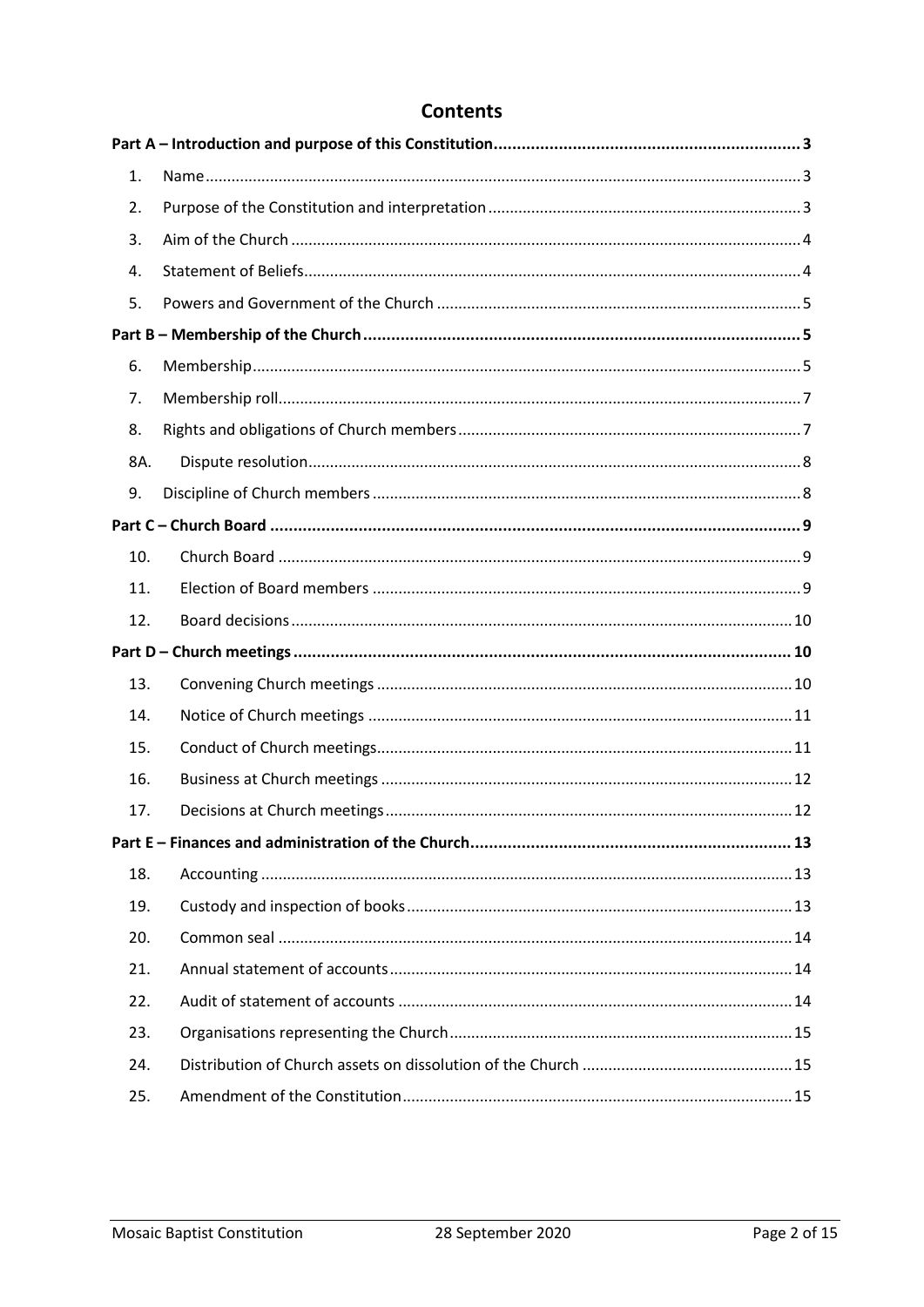# <span id="page-2-0"></span>**Part A – Introduction and purpose of this Constitution**

# <span id="page-2-1"></span>**1. Name**

- 1.1 For the purpose of Act, the Association shall be incorporated as Belconnen Baptist Church Inc.
- 1.2 The name of the Association shall be the Mosaic Baptist Church ("the Church").

# <span id="page-2-2"></span>**2. Purpose of the Constitution and interpretation**

- 2.1 The purpose of this Constitution is to set out the rules of the Church that are required by Division 3.4 of the Act.
- 2.2 In this Constitution the following terms shall have the meaning indicated below:

"Act" means the *Associations Incorporation Act 1991* (ACT);

"annual Church meeting" means a meeting held in accordance with clause 13.2 and required by section 69 of the Act;

"Church Board" means the committee elected in accordance with clause 11, responsible for the management of the Church for the purpose of section 60 of the Act;

"Church meeting" means any general meeting of the Church members;

"Elders" means the people appointed in accordance with clause 17 to exercise the functions and responsibilities described in section 7 (How we work together) of the Mosaic operating model;

"officers" for the purposes of section 60 of the Act means the members of the Church Board appointed in accordance with clause 11;

"Mosaic operating model" means the operating model adopted by the Church on 1 June 2015;

"Regulation" means the *Associations Incorporation Regulation 1991* (ACT);

"Senior Pastor" means:

- (a) the person appointed in accordance with clause 17 to exercise the functions and responsibilities described in section 7 (How we work together) of the Mosaic operating model; or
- (b) if no person is permanently acting as the Senior Pastor, the person appointed by the Church Board to exercise those functions and responsibilities until a new Senior Pastor is appointed;

"roll" means the register of members of the Church required by section 67 of the Act;

"transact" means to discuss and vote on a matter of business.

- 2.3 In the event of inconsistency between the governing documents of the Church, the following prevail to the extent of the inconsistency:
	- (a) the provisions of this Constitution;
	- (b) the governance arrangements in section 7 (How we work together) of the Mosaic operating model;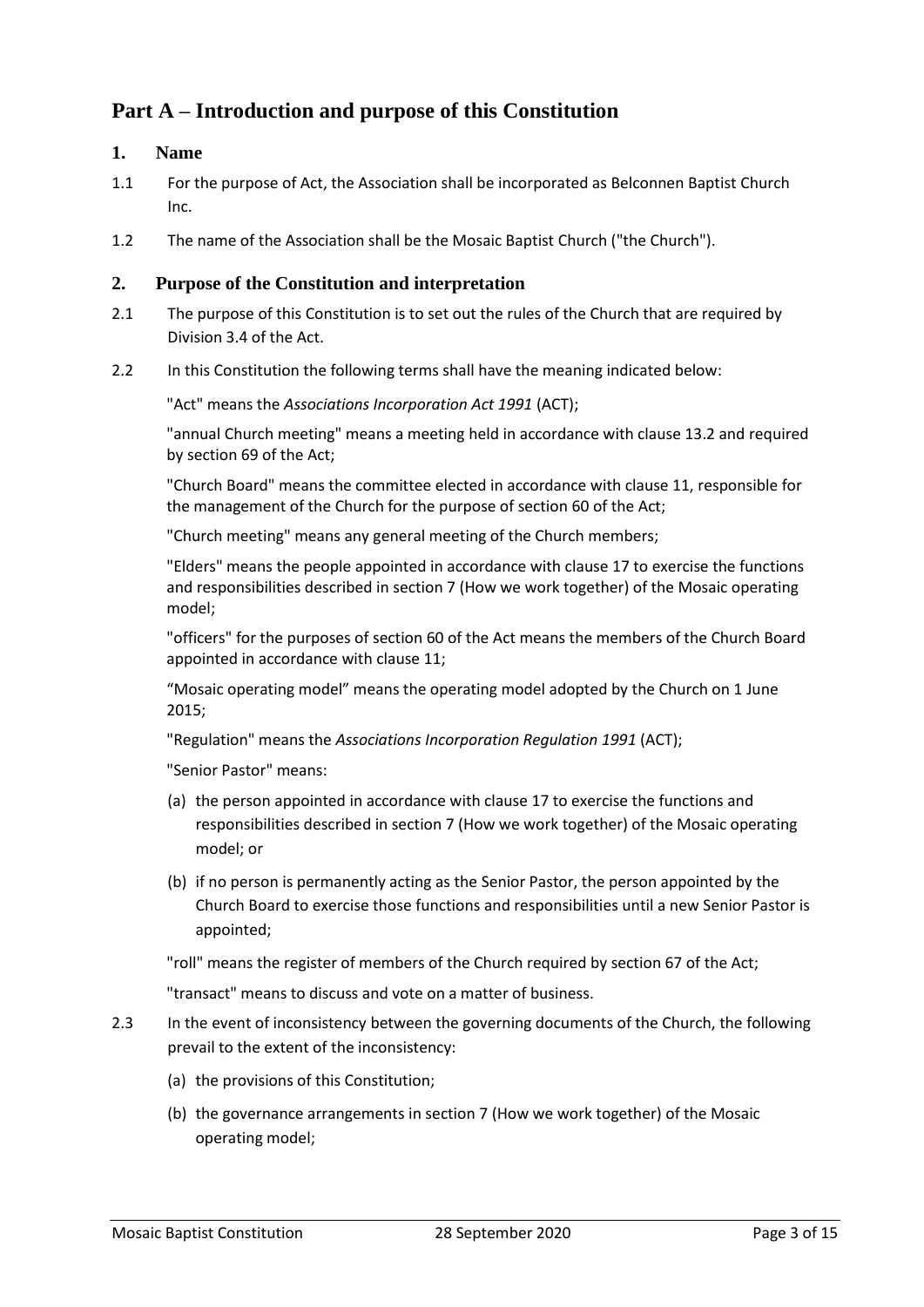- (c) procedures, policies or guidelines made in accordance with clause 5.4 by the Church Board or the Senior Pastor;
- (d) any procedures, policies or guidelines made in accordance with clause 5.4 by any other person of group of people.
- 2.4 Nothing in this Constitution shall be interpreted in contravention of any law.

#### <span id="page-3-0"></span>**3. Aim of the Church**

The aim of the Church is to fulfil, as far as possible, the ideals set out in the New Testament for a local gathered body of Christians including:

- (a) to proclaim the good news of salvation through Jesus Christ to the local community;
- (b) to inspire and develop Christlike attitudes and behaviour, and to encourage men and women as a Church and individually into obedience to the will of God; and
- (c) to support Christian outreach and development elsewhere, both within Australia and abroad.

#### <span id="page-3-1"></span>**4. Statement of Beliefs**

We believe:

- (a) in one eternal God who created all things and who exists in three persons the Father, the Son and the Spirit;
- (b) that all people are created in God's image for relationship with God and thus have dignity and value;
- (c) that because the first man Adam disobeyed God, all people have sinned and have therefore become separated from God and subject to His judgement, condemnation and punishment;
- (d) that Jesus Christ, though the divine Son of God, came to earth as a human, lived a sinless life, was killed by crucifixion, was buried, rose again physically and returned to heaven;
- (e) that through His perfect obedience to the Father in His life and death and by rising from the dead, Jesus has opened the way for all people to be forgiven and restored to fellowship with God, being freed from the guilt, penalty and power of sin;
- (f) in the essential work of God the Spirit in making the death of Jesus effective in the individual, granting repentance toward God the Father and faith in Jesus his Son;
- (g) that God the Spirit lives in those who have faith in Jesus, transforming them to be more like Jesus, and equipping and empowering them to serve God;
- (h) that there is one universal church to which all who have faith in Jesus belong, and that the local church is the primary means that God uses to reach the world and fulfil His mission;
- (i) in celebrating baptism by immersion of those who have come to faith in Jesus as a witness to their participation by faith in His death, burial, and resurrection;
- (j) in celebrating the Lord's supper in remembrance of Jesus' death and in anticipation of His return;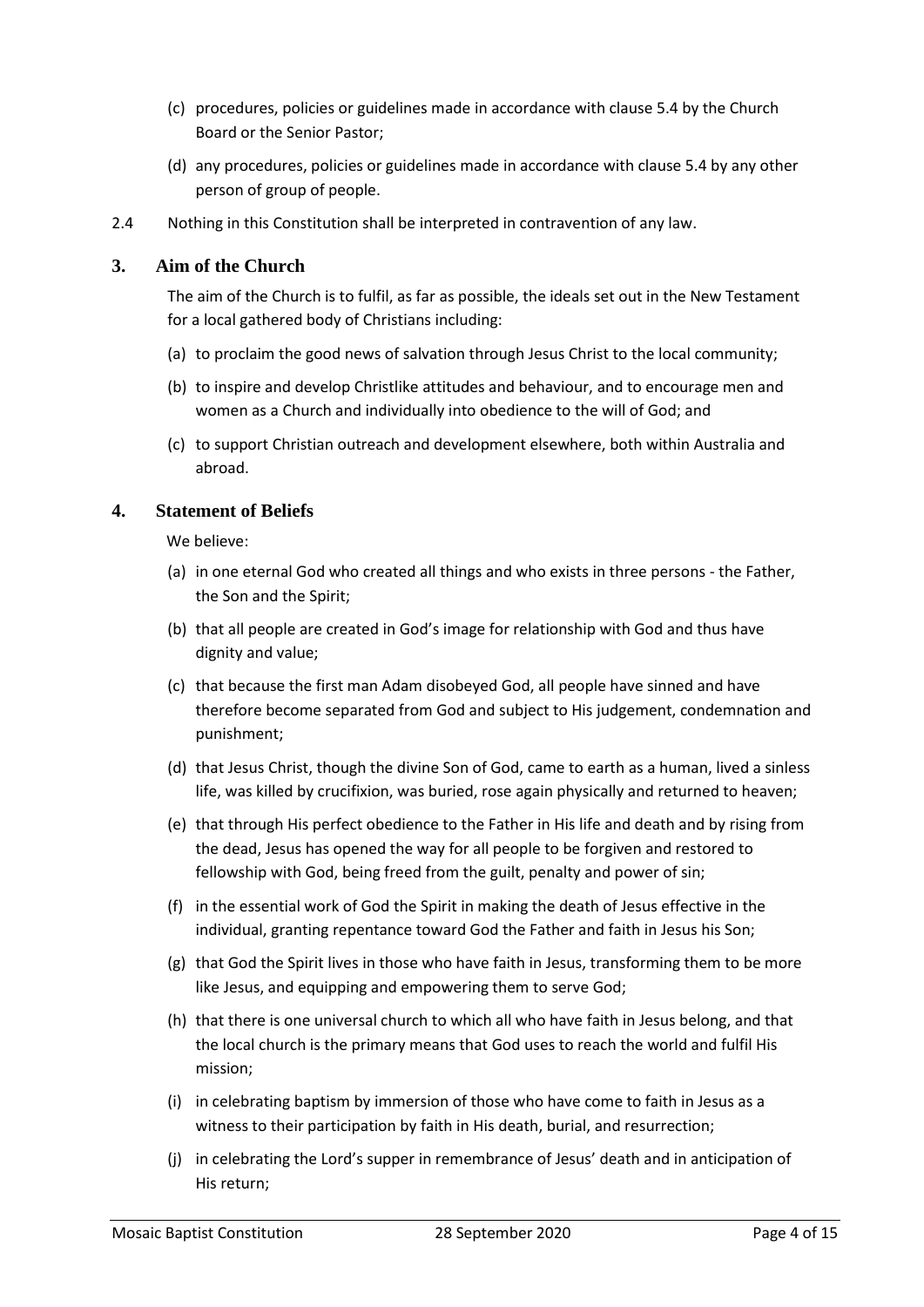- (k) in the personal return and reign of Jesus, God the Son, when the whole human race, both the living and the dead, will be held accountable to God – those who have put their faith in Jesus will experience eternal life with God and those who have not will experience eternal separation from God;
- (l) in the divine inspiration of the Bible, being the Old and New Testaments, which is the supreme and sufficient authority in all matters of Christian belief and conduct.

# <span id="page-4-0"></span>**5. Powers and Government of the Church**

- 5.1 The Church has the powers of a natural person in accordance with section 24 of the Act
- 5.2 The government of the Church vests in its members who shall have full power to manage the Church's affairs within the limitations imposed by the Act and this Constitution.
- 5.3 Subject to clause 5.6 (power to direct others) and clause 16.2 (powers reserved to the members), the members confer the powers and functions described in section 7 (How we work together) of the Mosaic operating model on the people (including staff) or groups of people described in section 7 of the Mosaic operating model.
- 5.4 The functions and powers conferred by clause 5.3 include the power to make procedures, policies or guidelines related to the exercise of those functions or powers.
- 5.5 The Church Board may veto any procedure, policy or guideline developed under clause 5.4 if the Board considers it is contrary to this Constitution or to section 7 of the Mosaic operating model.
- 5.6 The Church may, at any Church meeting in accordance with clauses 13 to 17, direct any person (including staff) or a group of people on the exercise of any function or power conferred by clause 5.3.
- 5.7 The Church shall be affiliated with the Association of Baptist Churches of New South Wales and the Australian Capital Territory Incorporated and shall support the enterprises of the Baptist denomination.

# <span id="page-4-1"></span>**Part B – Membership of the Church**

#### <span id="page-4-2"></span>**6. Membership**

#### **Types of membership**

- 6.1 The Church has two types of members:
	- (a) active members; and
	- (b) absentee members.
- **Qualification for membership**
- 6.2 To qualify for membership of the Church, a person must:
	- (a) profess faith in Jesus Christ as Saviour and Lord;
	- (b) evidence in their lives the fruit of the Holy Spirit; and
	- (c) accept and subscribe to the Statement of Beliefs set out in clause 4.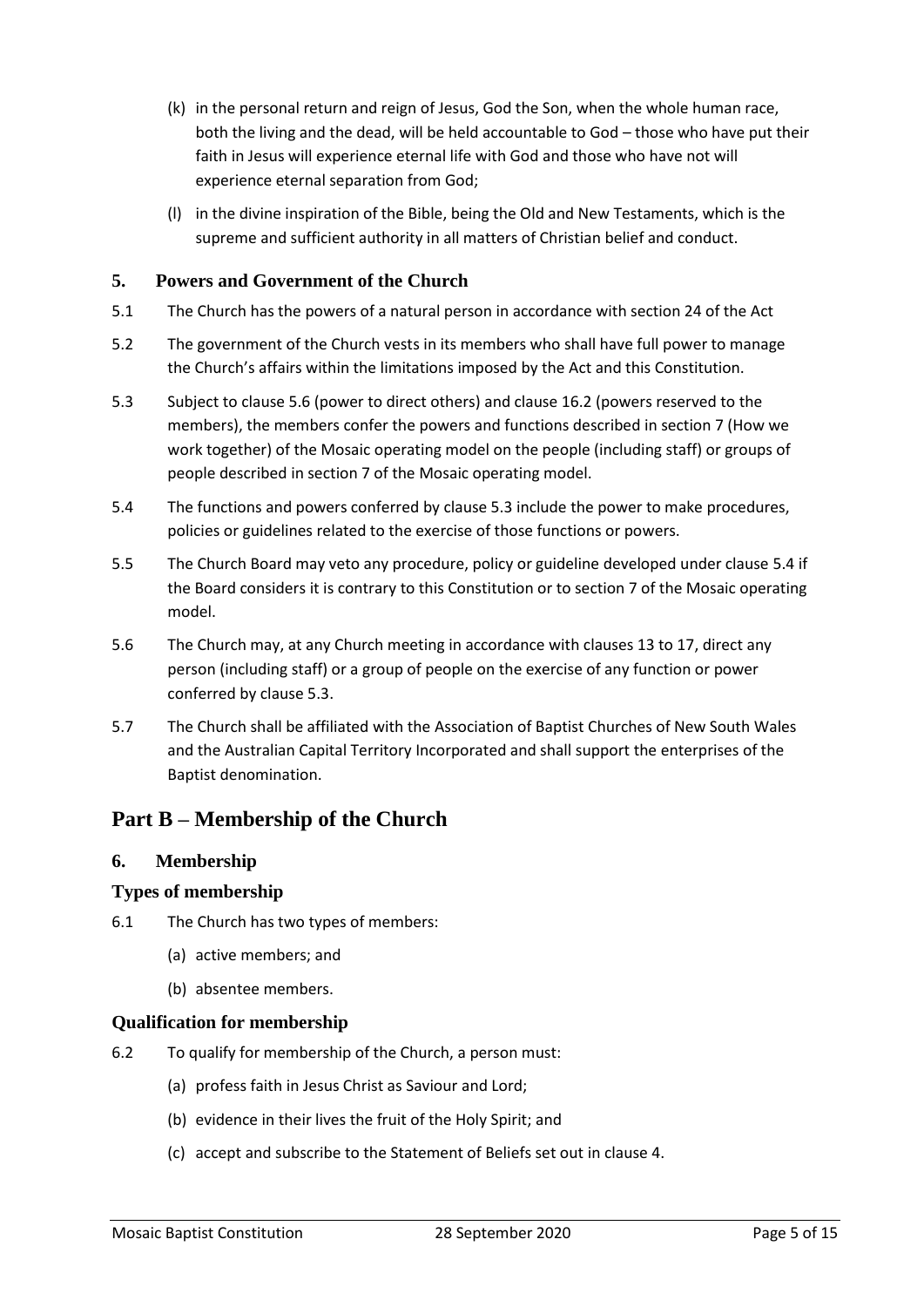#### **Admission to membership**

- 6.3 A person who meets the criteria in clause 6.2 may make a request to become a member.
- 6.4 Upon receipt of a request for membership the prospective member shall be:
	- (a) given a copy of the Constitution and any other relevant papers; and
	- (b) subject to such admission procedures as the Church from time to time decides.
- 6.5 Where the Church intends to admit a person to membership, but before that person becomes a member:
	- (a) the Church must advise existing members of their intention to admit the person as a member; and
	- (b) all existing members must be given an opportunity to advise if there is any reason why the person should not be admitted to membership.
- 6.6 The person shall be admitted by the Board as a member if:
	- (a) no issues are raised by existing members; or
	- (b) if any issues are raised by existing members, the Church Board determines that the person should still be admitted.
- 6.7 When a person has been accepted for membership the Church must ensure that:
	- (a) the person is notified of their acceptance;
	- (b) the name of the person is entered in the membership roll referred to in clause 7;
	- (c) formal recognition of acceptance of a person as a member will occur at the next suitable Church service agreed between the person and the Church.
- 6.8 No admission fee or annual subscription is payable by members.
- 6.9 A person's membership shall date from midnight on the date the person's name is added to the membership roll.

#### **Absentee members**

- 6.10 A member can become an absentee member if he or she is:
	- (a) temporarily not attending the Church; or
	- (b) has not attended 2 consecutive Church meetings without providing an apology to the Church for not attending; or
	- (c) has been suspended in accordance with the disciplinary arrangements in clause 9.
- 6.11 A member may be recorded on the membership roll established in accordance with clause 7 as being an absentee member if he or she:
	- (a) advises the Church Board that he or she will be absent for a period; or
	- (b) the Church Board agrees to record a member as absentee member for any other reason in clause 6.10.
- 6.12 An absentee member may return to active membership if he or she makes a request to the Church and the Church Board agrees to move the member back to active membership.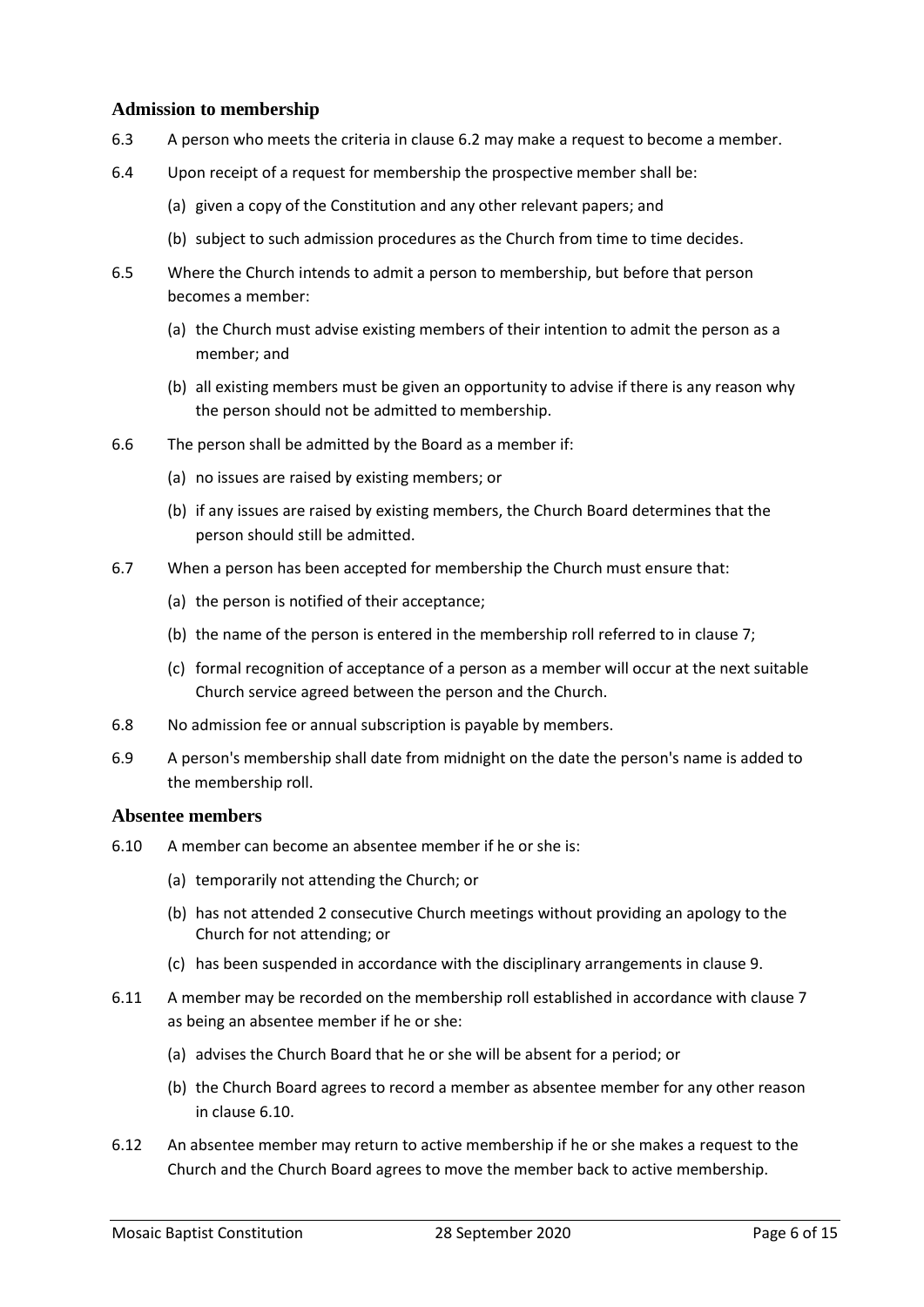6.13 The return to active membership takes effect seven days after the agreement of the Church Board in accordance with clause 6.12.

#### **Cessation and removal from membership**

- 6.14 A person ceases to be a member when the person:
	- (a) dies; or
	- (b) gives a written notice of resignation of membership to the Church; or
	- (c) is removed in accordance with the disciplinary procedures in clause 9; or
	- (d) if the person has been an absentee member for four or more years and is no longer attending the Church, the Church Board agrees to remove that person from the membership roll.

#### <span id="page-6-0"></span>**7. Membership roll**

- 7.1 The Church shall maintain a roll that records for all active members:
	- (a) the names of those members;
	- (b) the member's addresses; and
	- (c) the date each member commenced.
- 7.2 The membership roll shall contain a section for recording for absentee members that includes the date the member becomes an absentee member.

#### <span id="page-6-1"></span>**8. Rights and obligations of Church members**

#### **Active members**

- 8.1 The rights and obligations of active members shall include:
	- (a) to attend all Church meetings, and:
		- (i) be heard under the discretion of the Chair; and
		- (ii) vote on all decisions; and
	- (b) to support and participate in the activities of the Church.
- 8.2 The liability of an active member to contribute towards the payment of the debts and liabilities of the Church or the cost, charges and expenses of the winding up of the Church is limited to the amount of twenty dollars (\$20.00).

#### **Absentee members**

- 8.3 Absentee members are not entitled to:
	- (a) occupy any positions in the Church; or
	- (b) participate in any Church decisions made in accordance with this Constitution.
- 8.4 Absentee members have no liability to contribute towards the payment of the debts and liabilities of the Church or the cost, charges and expenses of the winding up of the Church.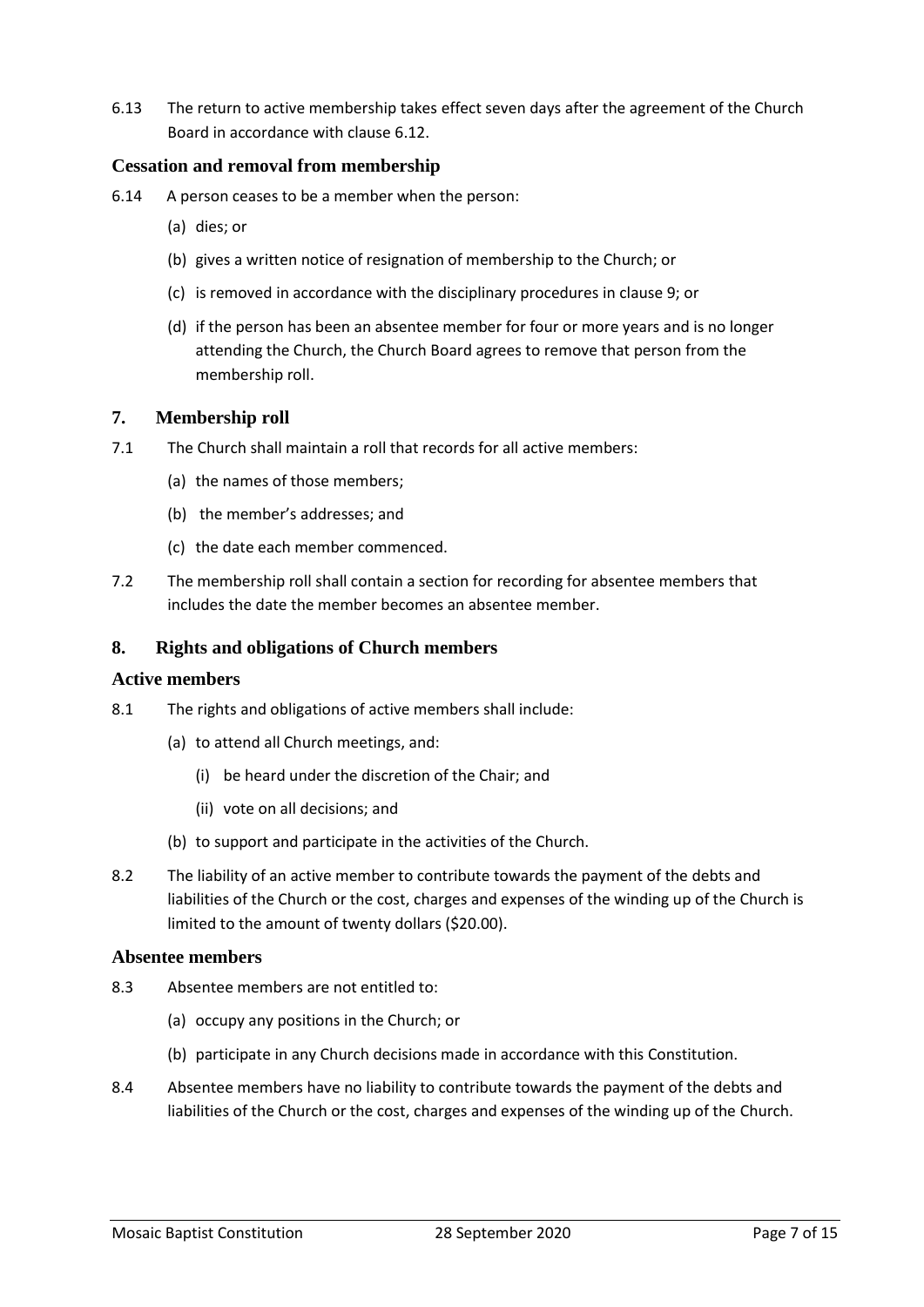#### <span id="page-7-0"></span>**8A. Dispute resolution**

- 8A.1 In the event of any dispute between a member and another member, or a member and the Church, the rules of natural justice must apply (as defined in section 50 of the Act).
- 8A.2 A member may appoint any person to act on behalf of the member in the dispute resolution procedure.
- 8A.3 In applying the dispute resolution procedure, the Church must ensure that:
	- (a) each party to the dispute has been given an opportunity to be heard on the matter which is the subject of the dispute; and
	- (b) the outcome of the dispute is determined by an unbiased decision-maker; and
	- (c) the decision-maker notifies each party to the dispute, in writing, about the decision and gives reasons for the decision; and
	- (d) to the extent that doing so is compatible with paragraphs (a) to (c), the dispute resolution procedure is completed as soon as is reasonably practicable; and
	- (e) the dispute resolution procedure includes an appeal process.
- 8A.4 If a member has initiated a dispute resolution procedure in relation to a dispute between the member and the Church, the Church must not take disciplinary action under clause 9 against any of the following people in relation to the matter which is the subject of the dispute resolution procedure until the dispute resolution procedure has been completed:
	- (a) the member who initiated the dispute resolution procedure (*complainant member*);
	- (b) a member of the Church appointed by the complainant member under subclause 8A.2 to act on behalf of the complainant member in the dispute resolution procedure.

#### <span id="page-7-1"></span>**9. Discipline of Church members**

- 9.1 In any case where the Church Board is of the opinion that disciplinary action is warranted in relation to a member, the matter shall first be dealt with as provided in Matthew chapter 18 verses 15 to 16.
- 9.2 If, following the action in clause 9.1, the Church Board considers that the member requires further disciplinary action, the Board shall decide whether to use the Association of Baptist Churches NSW and ACT Protocol or to use the procedure set out in clause 9.3.
- 9.3 Before taking any action to suspend or remove a member from the membership roll, the Church Board will ensure that:
	- (a) the member who is the subject of the disciplinary procedure:
		- (i) is told the grounds upon which the disciplinary action against the member is proposed to be taken; and
		- (ii) has been given at least fourteen days to be heard in relation to the matter; and
		- (iii) may have another person of their choice present with them at any hearing held in accordance with paragraph 9.3(a)(ii); and
	- (b) the outcome of the disciplinary procedure is decided by an unbiased decision-maker; and
	- (c) the decision-maker notifies the member, in writing, about the decision and gives reasons for the decision; and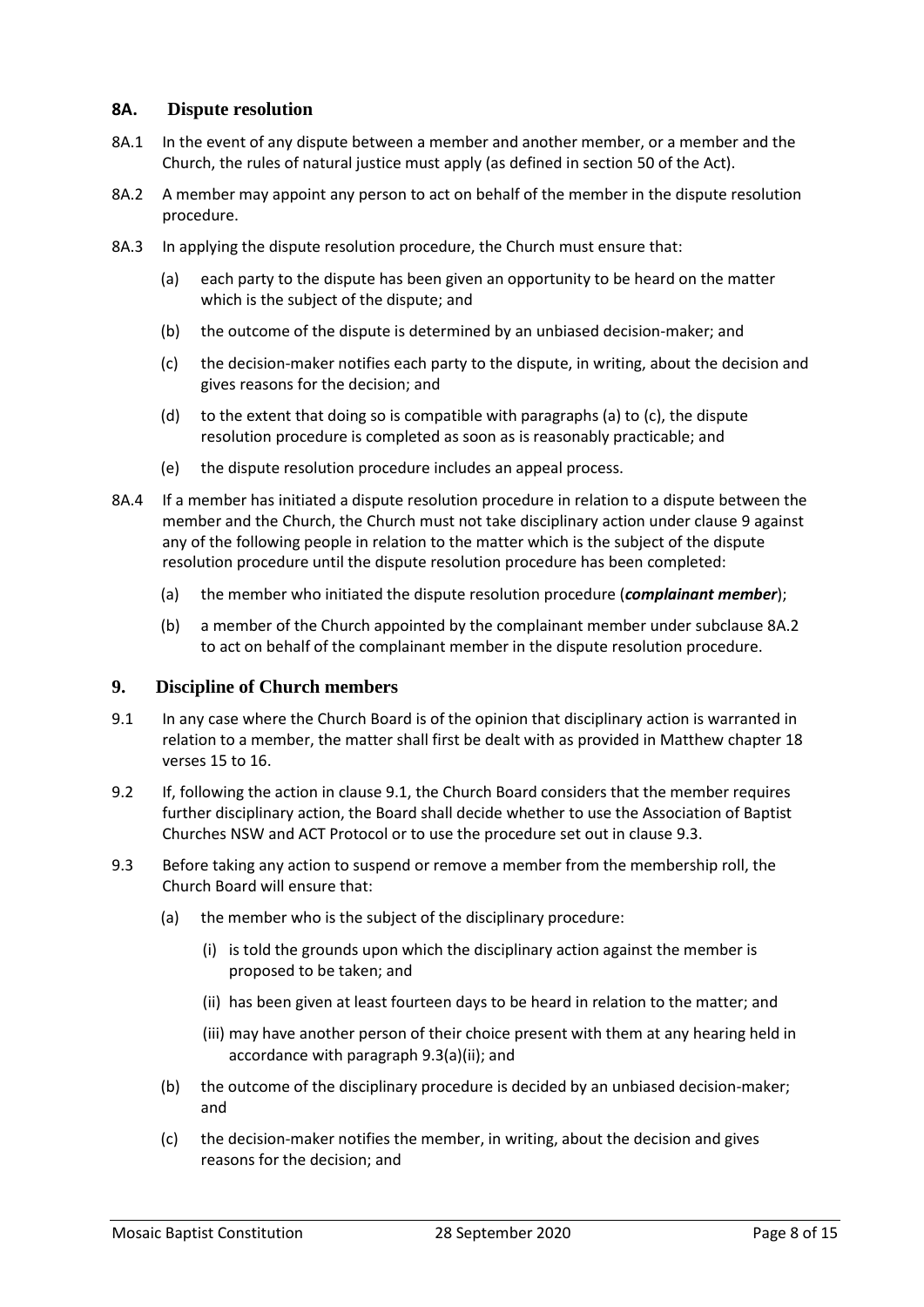- (d) the disciplinary procedure includes an appeal process; and
- (e) to the extent that doing so is compatible with paragraphs 9.3(a) to (d), the disciplinary procedure is completed as soon as is reasonably practicable.
- 9.4 A member who is the subject of a disciplinary procedure must not initiate a dispute resolution procedure in relation to the matter which is the subject of the disciplinary procedure until the disciplinary procedure has been completed.

# <span id="page-8-0"></span>**Part C – Church Board**

#### <span id="page-8-1"></span>**10. Church Board**

#### **Composition of the Board**

- 10.1 At the Church meeting prior to the annual Church meeting the composition of the Church Board may be reviewed and, subject to clause 10.2, if determined necessary, may be varied.
- 10.2 The Church Board shall consist of:
	- (a) the Senior Pastor, who is an ex officio member; and
	- (b) at least 6 other Church members who are:

(i) at least 18 years of age; and

(ii) have been an active member of the Church for at least the preceding six months.

#### **Public Officer**

10.3 The Public Officer of the Church as required by section 57 of the Act, shall be one of the Board members appointed by the Board.

#### <span id="page-8-2"></span>**11. Election of Board members**

- 11.1 Except as provided in clause 11.4 or 11.5, the Church Board shall be elected by the members of the Church at the annual Church meeting.
- 11.2 Subject to clause 11.2A, the term of a Board member will be from his/her election at an annual Church meeting until the second annual Church meeting after his/her election, but he or she is eligible for re-election to membership of the Board.
- 11.2A The terms of Board members will be staggered so there is continuity of membership on the Board. Prior to the election of Board members at the next annual Church meeting to be held after the addition of this clause 11.2A to the Constitution, a ballot will be held to choose:
	- (a) if the Board consists of an even number of members, half of that number; or
	- (b) if the Board consists of an odd number of members, the number of members nearest to, and exceeding, half of that odd number,

who will cease to be Board members, but will be eligible for re-election to membership of the Board.

- 11.3 A member of the Church Board shall cease to exercise the powers of his/her position:
	- (a) when the member dies;
	- (b) from the date specified by the member in a letter of resignation and, if no date is specified, from the date of signing such resignation;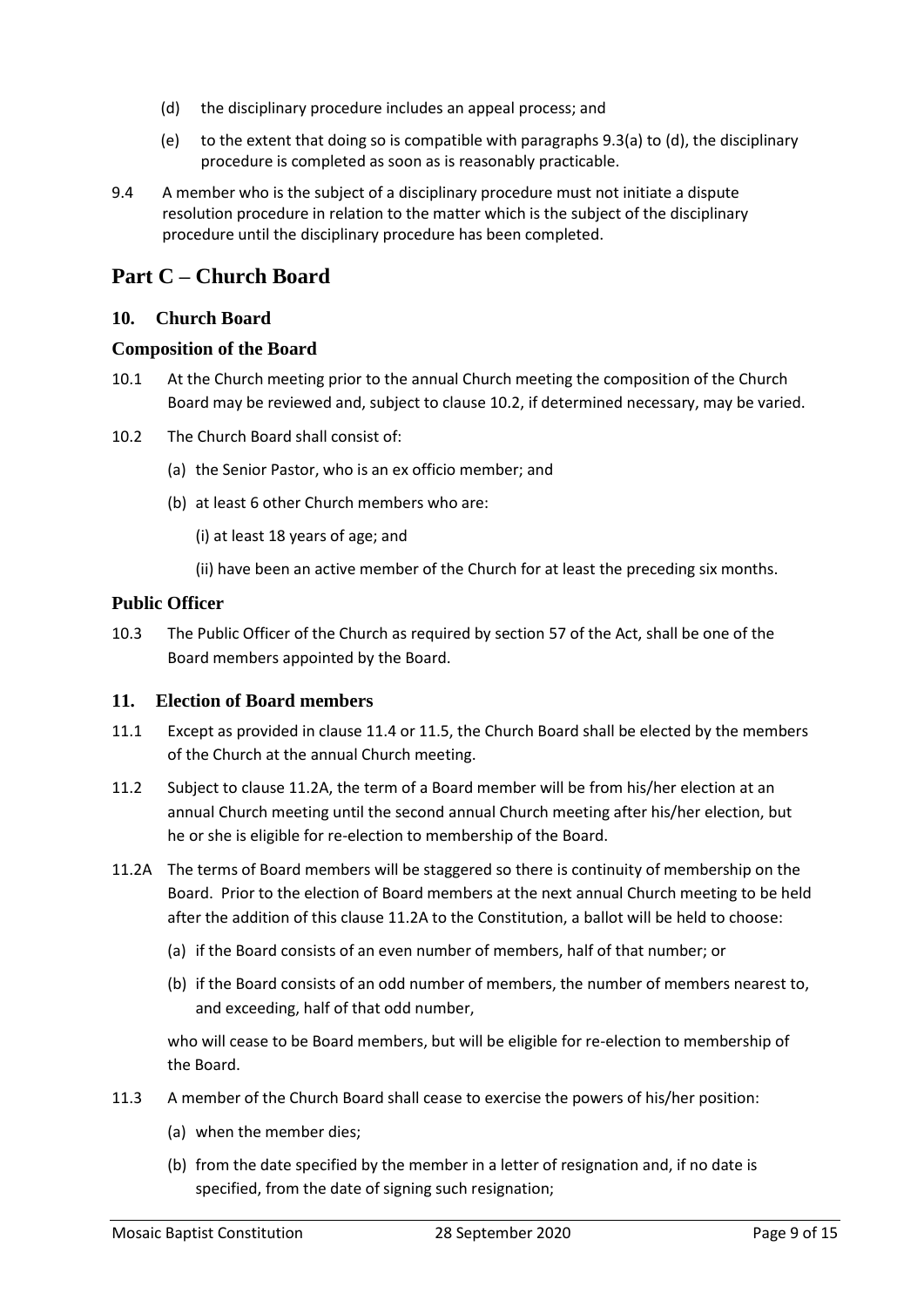- (c) during any period of suspension imposed by the other Board members under the disciplinary provisions in clause 9;
- (d) during any period of legal incapacitation; or
- (e) when directed by a decision of a Church meeting.
- 11.4 Subject to clause 11.5, when a member of the Board ceases under clause 11.3, the remaining Board members may ask the Church to appoint another member who meets the criteria in clause 10.2(b) at:
	- (a) a Church meeting; or
	- (b) if required, a special meeting of the Church.
- 11.5 If the number of Board members goes below the minimum number required by clause 10.2(b) the remaining Board members may appoint one or more Church members to bring the Board up to the number required by clause 10.2(b). Any members appointed under this clause 11.5:
	- (a) must meet the criteria in clause 10.2(b);
	- (b) will hold the position until the next Church meeting, when he/she must be elected by the Church members at a Church meeting; and
	- (c) if elected under clause 11.5(b), will hold the position for the remainder of the term of the Board member he/she replaced.

# <span id="page-9-0"></span>**12. Board decisions**

- 12.1 A quorum of the Church Board shall be constituted by the attendance of 50% of the Board members following reasonable notice of the meeting.
- 12.2 Decisions of the Church Board shall be determined by at least 75% of those present and voting on a show of hands.

# <span id="page-9-1"></span>**Part D – Church meetings**

#### <span id="page-9-2"></span>**13. Convening Church meetings**

- 13.1 Church meetings shall be held not less than two times per financial year.
- 13.2 The annual Church meeting, being one of the Church meetings specified in clause 13.1, shall be held once in each financial year within 5 months of the end of the financial year.
- 13.3 In addition to the meetings required by clauses 13.1 and 13.2, the Church Board may, whenever they consider necessary, convene a Church meeting.
- 13.4 The Church Board shall, on the request of not less than 10% of the members, convene a Church meeting within one (1) month of receiving the request.
- 13.5 A request from members for a Church meeting for the purposes of clause 13.4:
	- (a) shall state the purpose or purposes of the meeting;
	- (b) shall be signed by the members making the request;
	- (c) shall be lodged with the Church Board; and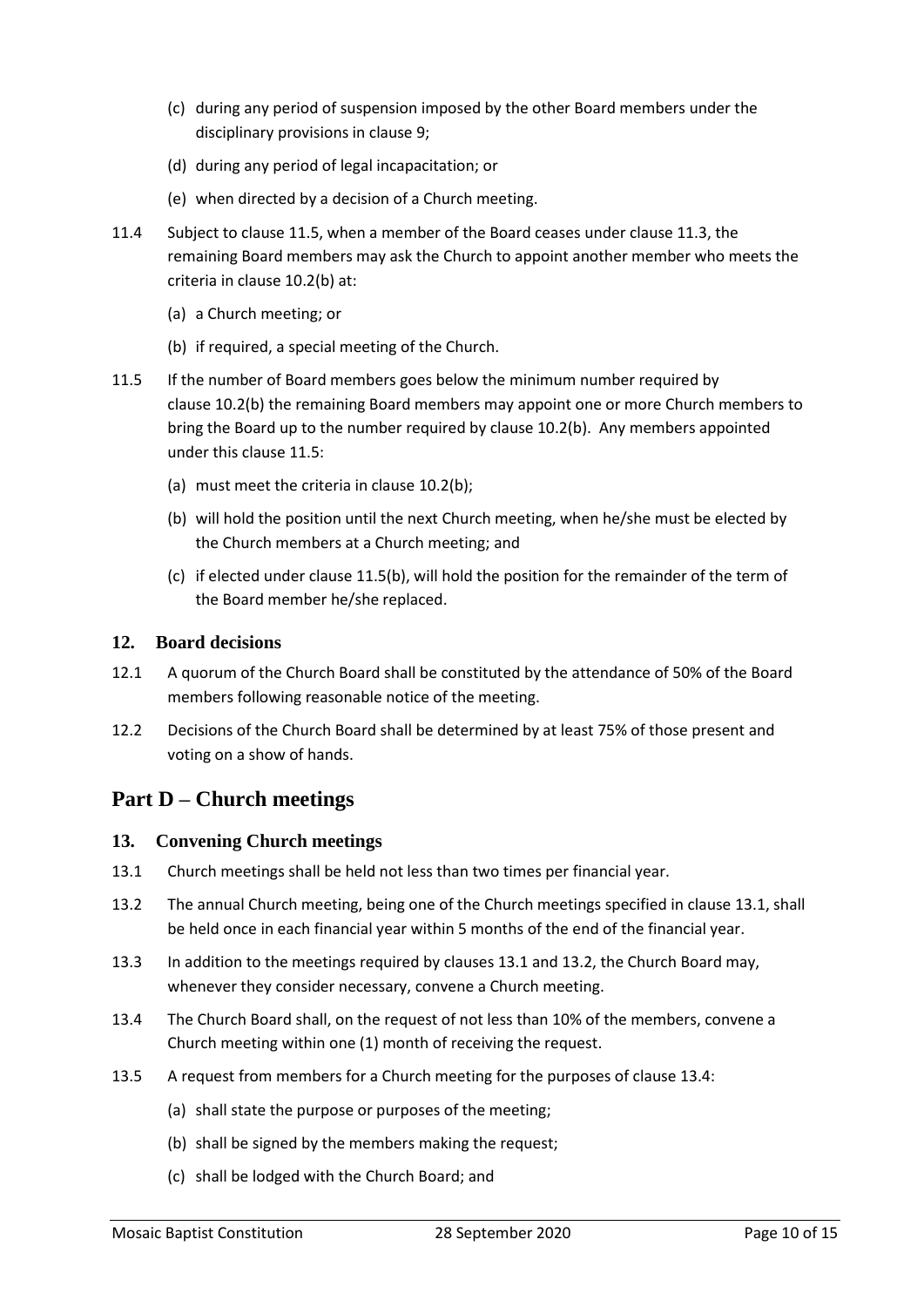(d) may consist of several documents in a similar form, each signed by 1 or more members making the request.

# <span id="page-10-0"></span>**14. Notice of Church meetings**

- 14.1 The Church Board shall notify members of the place, date and time of a Church meeting and the nature of the business proposed to be transacted:
	- (a) for Church meetings that include a proposed amendment to the Constitution, at least 1 month prior to the date fixed for the Church meeting;
	- (b) for all other Church meetings, at least 14 days prior to the date of the meeting.
- 14.2 A notice for the purposes of clause 14.1 may be provided to members:
	- (a) by written notice handed to each member personally;
	- (b) by prepaid post to the member's address in the roll; or
	- (c) electronically (for example by emailing the member's email address listed with the Church).

#### <span id="page-10-1"></span>**15. Conduct of Church meetings**

#### **Chair**

- 15.1 The Church Board shall ensure:
	- (a) that a suitable person is appointed to chair each Church meeting; and
	- (b) in the event that the appointed person is absent, the members present shall elect one of their number present to chair the Church meeting.

#### **Quorum**

15.2 At any Church meeting (other than an adjourned meeting held in accordance with clause 15.6), a quorum shall be constituted by the attendance of at least 25% of the members who are entitled under this Constitution to vote.

Note: absentee members are not counted when determining whether there is a quorum for a Church meeting, because clause 8.3(b) prevents an absentee member from voting in Church decisions.

- 15.3 No item of business shall be transacted at a Church meeting unless a quorum of members entitled under this constitution to vote is present during the time the meeting is considering that item.
- 15.4 If, by the time it comes to consider and vote on any business that needs to be transacted, a quorum is not present:
	- (a) in the case where the meeting was convened on the requisition of members the meeting shall be dissolved; and
	- (b) in any other case, the meeting shall stand adjourned to a time and place set by the Chair within three weeks of the meeting that is adjourned.
- 15.5 The chair of a Church meeting at which a quorum is present may, with the consent of the majority of members present, adjourn the meeting, up to 14 days, to a specified time and place, but no business shall be transacted other than the business left unfinished at the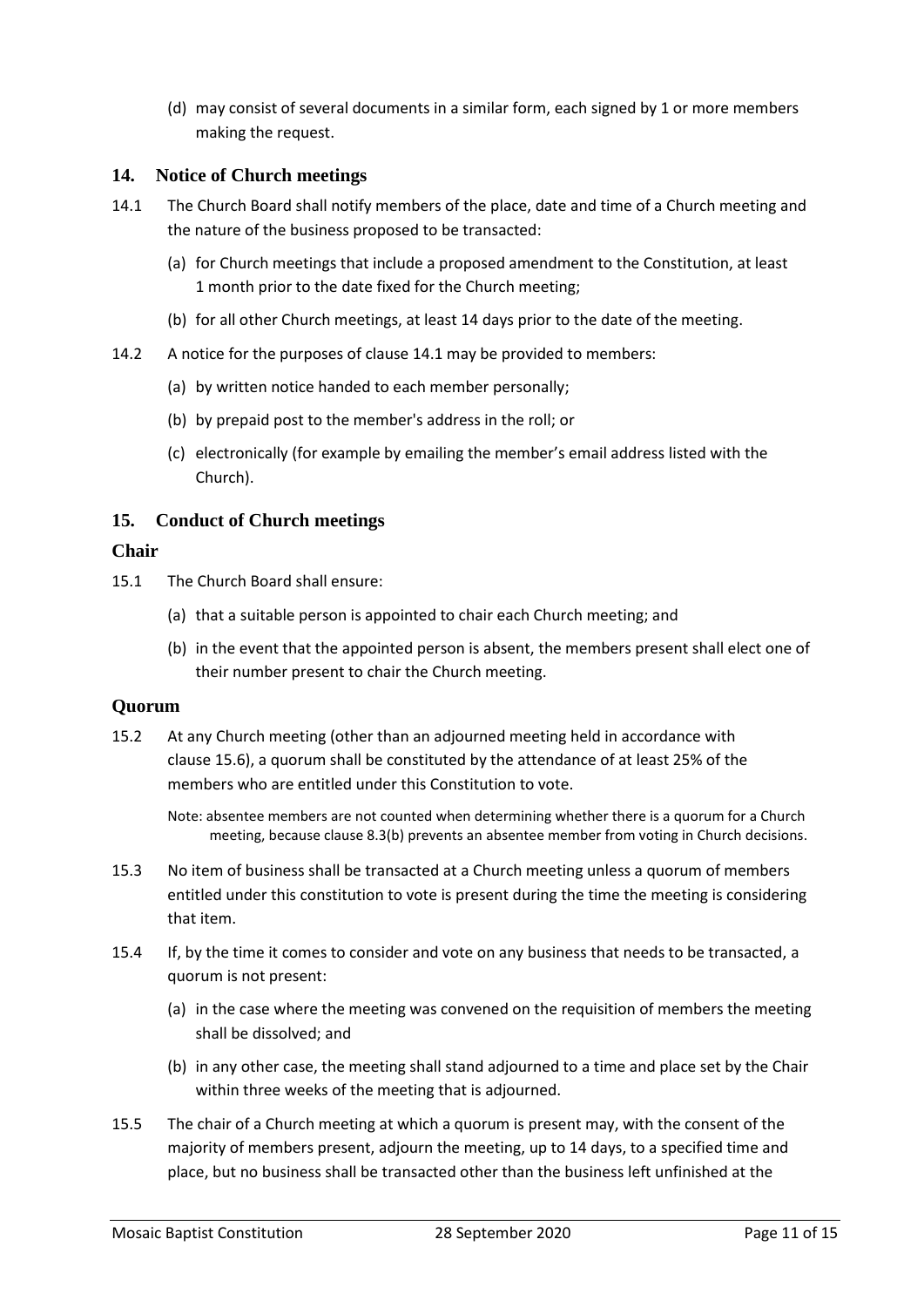meeting which was adjourned. Notice of adjournment of the meeting need not be given to each member.

15.6 If at an adjourned meeting a quorum of 25% of members eligible to vote is not present within half an hour of the time appointed for the commencement of the meeting, a quorum shall be constituted by 20% of the members eligible to vote.

# <span id="page-11-0"></span>**16. Business at Church meetings**

16.1 Except with the express approval of the meeting no business other than that listed in the notice of meeting shall be discussed at any Church meeting.

# **Decisions reserved for Church meetings**

- 16.2 The following decisions may only be made by the Church members at a Church meeting, in accordance with clause 17:
	- (a) appointment of the Senior Pastor;
	- (b) election of Board Members;
	- (c) appointment of Elders;
	- (d) adoption of the Church Budget;
	- (e) approval of any item of expenditure not previously approved in the Church Budget, when that expenditure would result in all unapproved expenditure for that year exceeding 20% of the total budgeted expenditure detailed in that year's Church Budget;
	- (f) the encumbrance of any real property by mortgage or lease;
	- (g) any sale or exchange of any real property;
	- (h) any changes to the legal status of the Church;
	- (h) amendments to this Constitution, which can only be done in accordance with clause 25 of this Constitution.

#### **Business at the annual Church meeting**

- 16.3 The business to be transacted at the annual Church meeting shall include:
	- (a) confirmation of the minutes of the last preceding annual Church meeting or of any Church meeting, the minutes of which have not been previously confirmed;
	- (b) reception from the Board of reports on the activities of the Church during the last preceding financial year;
	- (c) election of the Board members; and
	- (d) reception and consideration of the statements of accounts and the reports that are required to be submitted to members in accordance with clause 21 and subsection 73(1) of the Act.

#### <span id="page-11-1"></span>**17. Decisions at Church meetings**

17.1 Members aged 16 years and above shall be entitled to exercise one vote on any matter moved at any Church meeting at which they are present.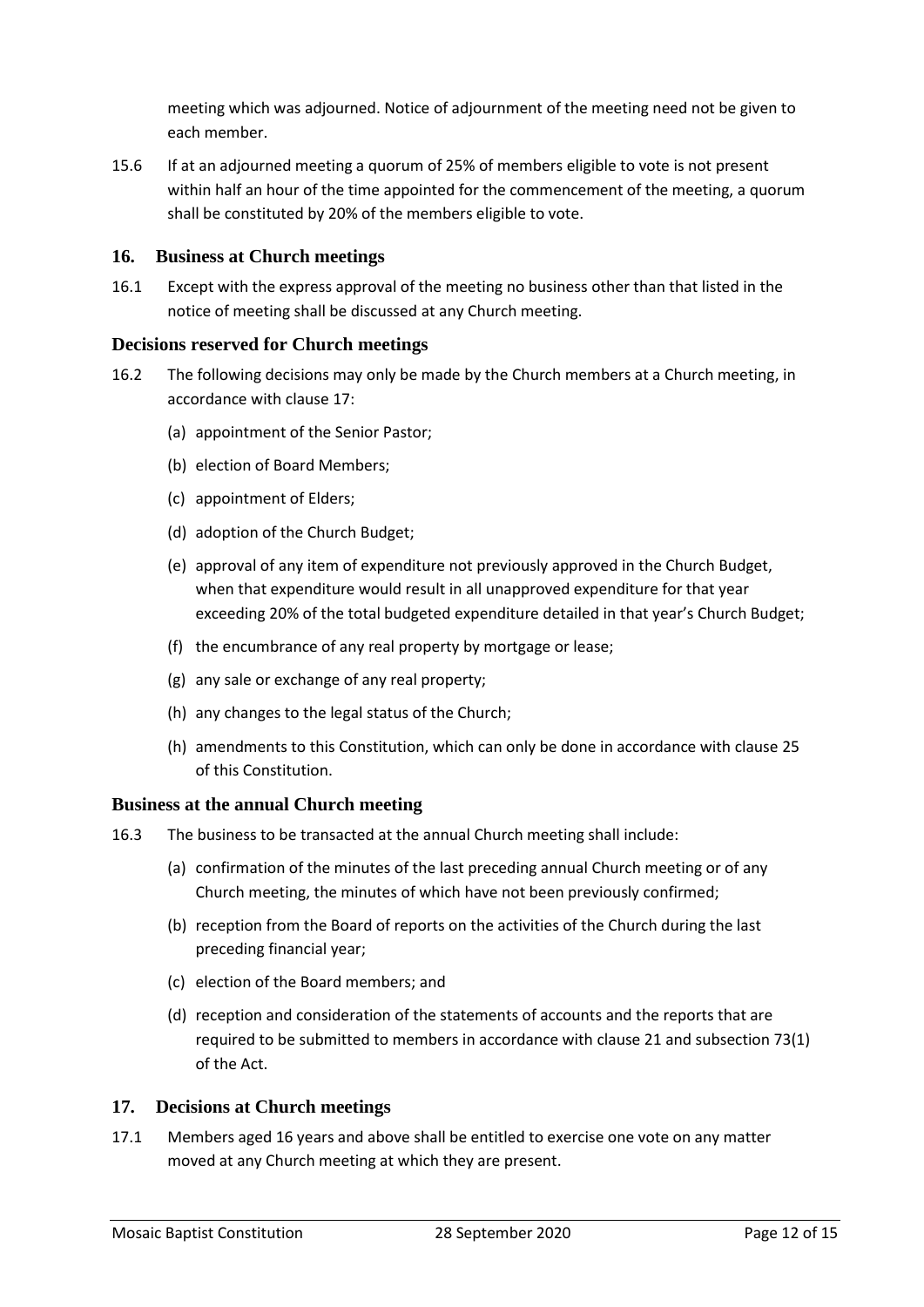- 17.2 A member is unable to be present at a Church meeting, may communicate his/hers views in writing to the Board who shall convey those views to the meeting. However, members who are not present are unable to vote (proxy votes will not be accepted).
- 17.3 Voting shall be by a show of hands, except for the following matters when a secret ballot shall be used (the chair may appoint scrutineers):
	- (a) the election of Board Members and any other appointments;
	- (b) on matters relating to the discipline or dismissal of any member, officer, other appointees or employee; or
	- (c) where a request is made and supported by at least 20% of those members present and voting at any Church meeting.
- 17.4 Except as provided in clause 17.5, a majority of members present and voting shall be sufficient to carry any motion.
- 17.5 At least 75% of members present and voting shall be required to:
	- (a) elect Board members;
	- (b) appoint the Senior Pastor and Elders;
	- (c) amend this Constitution.
- 17.6 A decision shall be determined by declaration by the chair of the Church meeting that a motion has been carried or lost. An entry in the record of minutes of the meeting shall be evidence of that decision with or without a record of the number or proportion of votes recorded in favour or against the motion.

# <span id="page-12-0"></span>**Part E – Finances and administration of the Church**

#### <span id="page-12-1"></span>**18. Accounting**

- 18.1 The financial year of the Church shall end on 30 June.
- 18.2 The Church shall keep accounting records that correctly record all moneys received and expended by the Church.
- 18.3 A Board Member or such other person as is authorised by the Church Board shall, on behalf of the Church, receive all moneys paid to the Church and shall as soon as possible after receipt, pay the moneys to the credit of the Church at such bank or other monetary institution as is determined by the Church Board.
- 18.4 All cheques, drafts, bills of exchange, promissory notes, and other negotiable instruments drawn against any account of the Church shall be signed by any 2 members of the Church Board or employees of the Church as authorised by the Board.

# <span id="page-12-2"></span>**19. Custody and inspection of books**

19.1 Subject to the Act, the Regulations and this Constitution, the Church Board shall keep in their custody or under their control all records, books and other documents relating to the Church.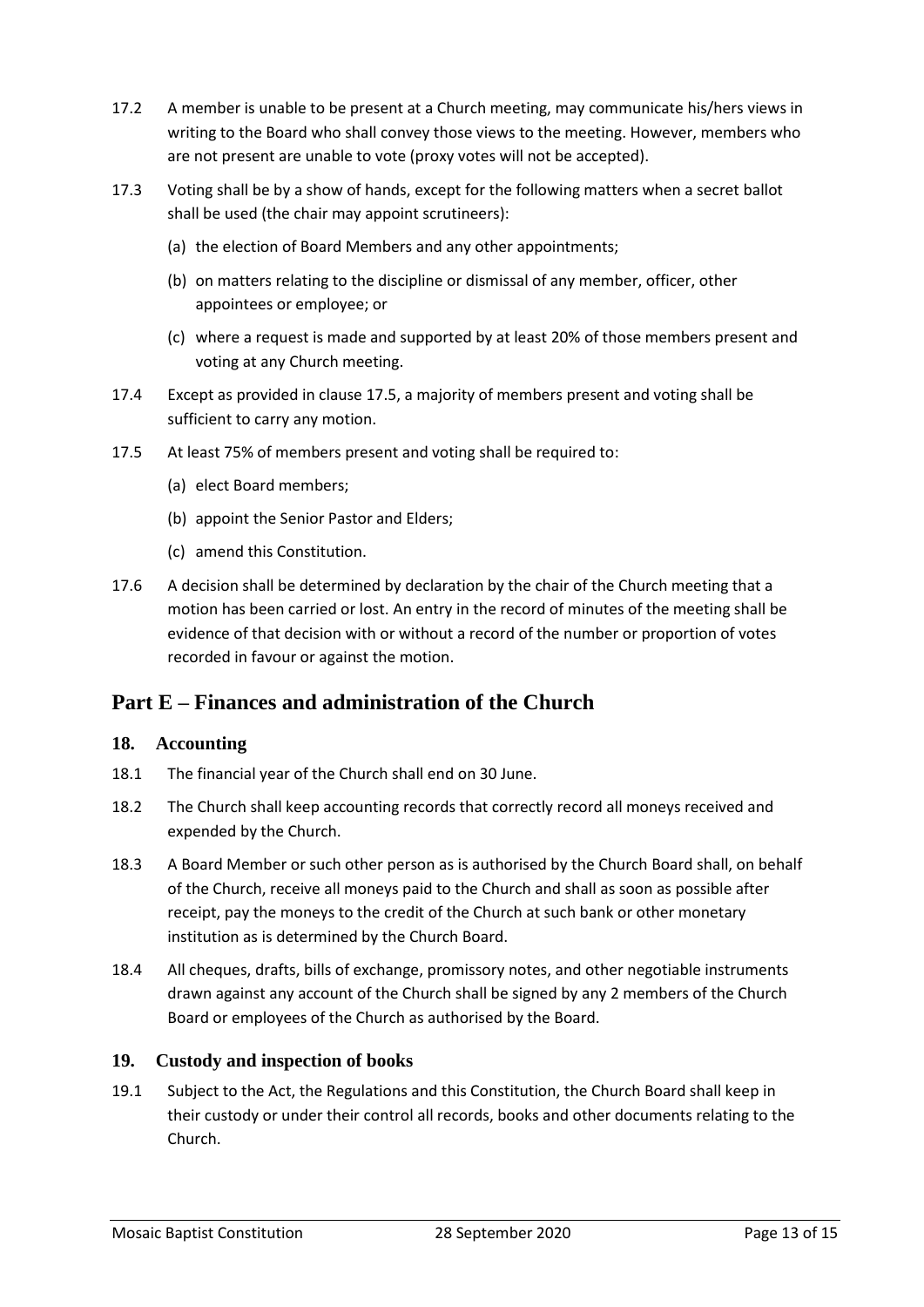19.2 The records, books and other documents of the Church will be available for inspection by a member of the Church at any reasonable time and place in the Australian Capital Territory by arrangement with a Board member.

#### <span id="page-13-0"></span>**20. Common seal**

- 20.1 The Common Seal of the Church shall be in the form of a rubber stamp, inscribed with the name of the Church encircling the word "Common Seal".
- 20.2 The Common Seal of the Church shall not be affixed to any instrument except by the authority of the Church Board and the affixing of the Common Seal shall be attested by the signatures either of two Board members or two such other persons as the Church Board may appoint for that purpose, and that attestation is sufficient for all purposes that the Common Seal was affixed by the authority of the Church Board.
- 20.3 The Common Seal of the Church shall remain in the custody of the Public Officer.

# <span id="page-13-1"></span>**21. Annual statement of accounts**

- 21.1 At the end of each financial year the Church Board shall cause a statement of the Church accounts to be prepared which shall give a true and fair account of:
	- (a) the income and expenditure of the Church for that financial year;
	- (b) the assets and liabilities of the Church at the end of the financial year; and
	- (c) any mortgages, charges or other securities of any description affecting the property of the Church at the end of the financial year.
- 21.2 At each annual Church meeting the documents specified in section 73(1) of the Act shall be presented by the Church Board for the consideration of the meeting in respect of the most recently completed financial year.

#### <span id="page-13-2"></span>**22. Audit of statement of accounts**

- 22.1 The Board shall take reasonable steps to ensure that the audit of the Church accounting records is completed at least 14 days before the audited statement of the accounts is required to be presented at the annual Church meeting.
- 22.2 The accounts of the Church shall be audited by a person who:
	- (a) is not a member of the Church;
	- (b) has not prepared or assisted in the preparation of the accounts; and
	- (c) is a qualified person under section 74(3) of The Act.
- 22.3 The auditor shall in a report state:
	- (a) whether the accounts are, in the auditor's opinion, properly drawn up so as to give a true and fair view of the financial position of the Church;
	- (b) whether, in the auditor's opinion, the auditor has obtained all the information and explanations the auditor required;
	- (c) whether proper accounting records and other records have been kept by the Church as required by the Act; and